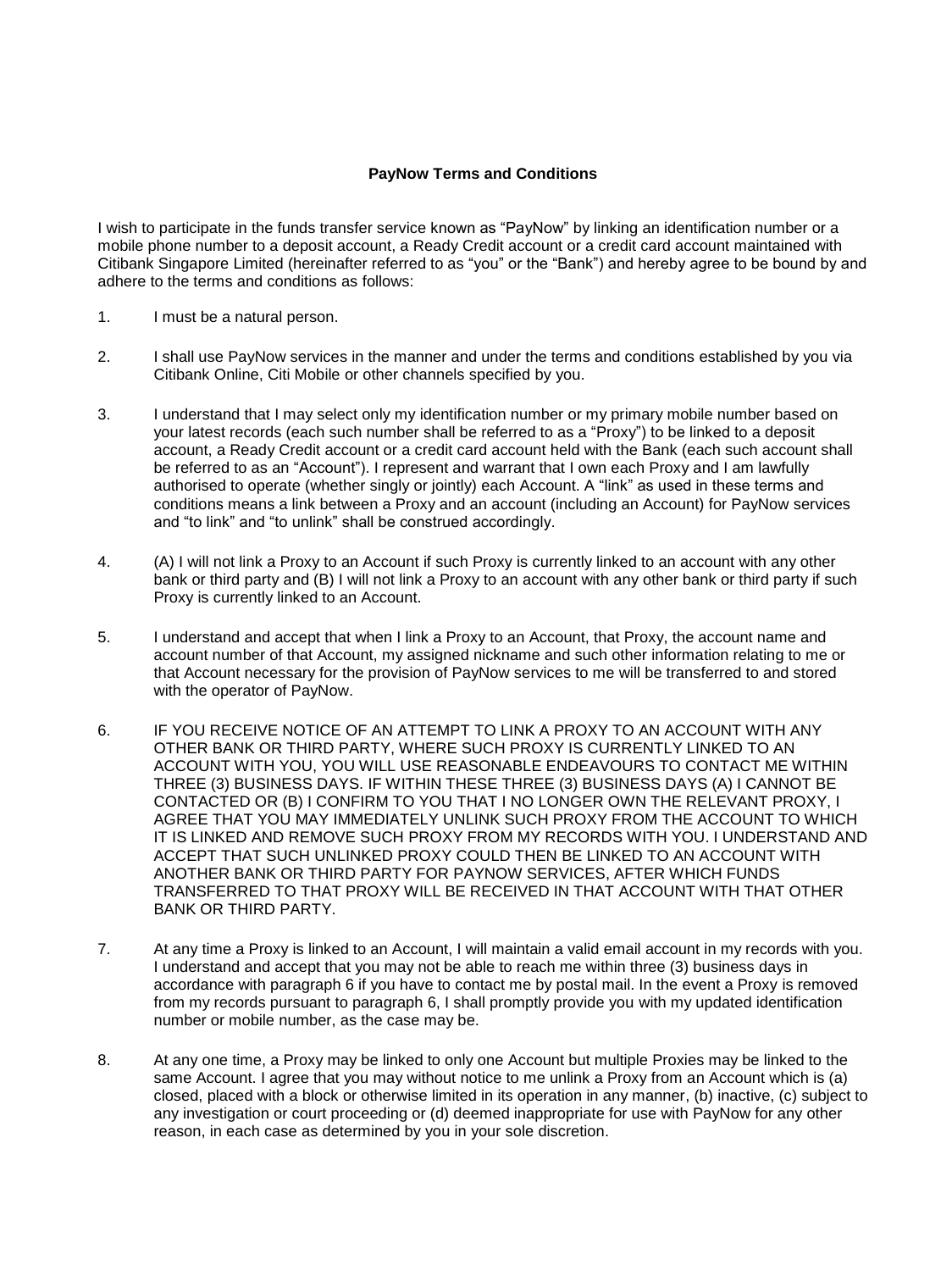- 9. A Proxy can be linked to only an Account which is either (a) an account opened in my sole name or (b) an account opened in my name together with one or more other persons which can be operated with single signing authority (such joint account, a "Joint AND/OR Account") but not one which can be operated with joint signing authority. If I link a Proxy to a Joint AND/OR Account, I understand and accept that no joint account holder may unlink that Proxy from that Joint AND/OR Account nor will I be able to unlink a joint account holder's Proxy from that Joint AND/OR Account, unless the relevant joint account holder and I are authorised to use the same Proxy.
- 10. I represent that I have the authority and competence to perform any and all transactions in connection with the use of PayNow as well as to perform any and all transactions relevant to each Account.
- 11. I agree to provide you with any information or document required in connection with the use of PayNow and to promptly notify you of any change to such information or document. I represent that all information and documents furnished in connection with the use of PayNow are true, correct, complete and up to date. An update of a Proxy that is linked to an Account will automatically unlink that Proxy from that Account. I understand that I will have to link the updated Proxy to the same Account if I want to continue receiving funds in that Account through PayNow with that updated Proxy.
- 12. I understand and agree that, upon successfully linking a Proxy to an Account, any person will be able to transfer funds into that Account using only that Proxy without reference to the account number or any other account information relating to that Account and each such transaction shall be binding and effective against me.
- 13. I agree that the sending and receiving of funds through PayNow shall be subject to such transfer limits as may be stipulated by you or by the other bank or third party from time to time.
- 14. I agree to perform an "Ad Hoc FAST Transfer" each time I send funds through PayNow. "Ad Hoc FAST Transfers" allow transfers of funds of up to SGD1,000 daily without transaction signing and without the set-up of pre-authorised payees and accounts for such transfers. I acknowledge that the maximum aggregate outgoing transactions which I can originate in a day via "Ad Hoc FAST Transfers" is SGD10,000, or such other amounts as you may prescribe from time to time.
- 15. I agree to promptly notify you of any unauthorised use of PayNow by any party.
- 16. I agree that you shall not be held liable for any losses or damages, expenses or costs whatsoever (including without limitation, any direct, indirect, special, incidental or consequential damages, loss of profits or loss of opportunity) arising in connection with any of the following circumstances:
	- (i) any failure to send or receive any funds through PayNow due to a linked Account being closed, placed with a block or otherwise limited in its operation in any manner;
	- (ii) a linked Proxy being changed, cancelled, suspended, lost, or used by an unauthorised party without your knowledge;
	- (iii) any negligence, act or omission of any third party you engage in connection with the offer of PayNow services, except in the case of your gross negligence or wilful default;
	- (iv) any misuse or any purported or fraudulent use of a Proxy or an Account, including instances whereby online fraud is perpetrated by way of any Malware to subvert any authentication process put in place by you. "Malware" means computer viruses, bugs or other malicious, destructive or corrupting software, code, agent, program or macros, and/or phishing or social engineering schemes which utilise computer software or telecommunications to obtain my personal data or my Proxy or any other information related to me for malicious or fraudulent